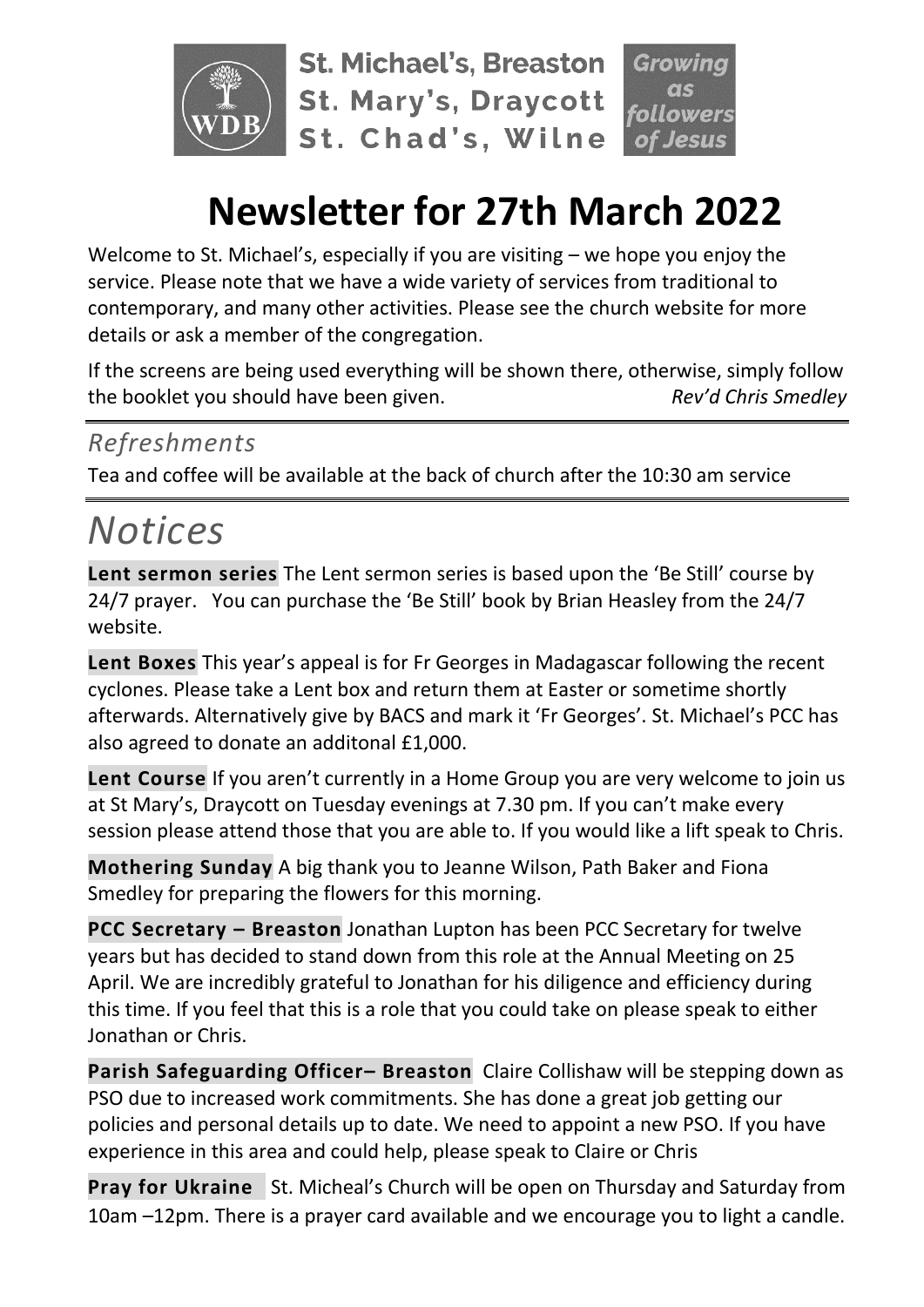**Pray for Ukraine** There is now a Facebook group (which can be accessed via the Church Facebook page) for anyone who has lives in the local area and would like to make contact with other households who have signed up to the Homes for Ukraine scheme. We hope to bring those interested in the scheme together so they can share knowledge and to access training provided to the church.

**Weclome Churches** St. Michael's Church is now live on the Welcome Churches Network. If anyone would like to help welcome a refugee family who makes contact with the church, please see Sarah Warburton. There is a training video which lasts 30 minutes on how to support refugees who have experienced trauma.

**Volunteers needed for Family Messy Church – Draycott** Steve and Jodie are looking for volunteers to help run Messy Church which will take place at Draycott Methodist Church from Thursday 12th May. This will run every second Thursday of the month. Please speak to either Chris, Jodie or Steve for further details.

**Experience Easter Help required** We are running Experience Easter in Breaston on Tuesday 5th April and in Draycott on Thursday 31st March. We are asking for volunteers at both locations to help with this amazing opportunity. The session will run for a full day. If you can help, please contact either Steve or Jodie.

**Men's Danger Club** At last it is Spring so our next event will be outdoors at the Derby Golf Centre Driving Range in Spondon. No golf experience necessary. Certainly not if I'm going! The only costs will be the hire of a golf club (wood-£2.00 or driver- £3.00) and golf balls (30 for £3.00 or 60 for £4.50, which you could share with a friend). We will meet at the Driving Range at 7.15p.m. or as soon as you can, on Friday 22nd. April. Whether you've been before or not but would like to give it a try then you would be most welcome. Please let me know so that I can let the manager know numbers. We will no doubt find a pub to meet in afterwards. Contact me at 01332 874417, [john.judy184@outlook.com](mailto:john.judy184@outlook.com) or see me in church. *John Skinner*

**Daily Prayer:** We hold a short service of Daily Prayer on our public Facebook page from **Monday to Thursday** only starting at 9:30 am. We are currently using the 'Northumbrian Community Daily Prayer' which is available on the internet. Alternatively, you can purchase the service book. The readings we will be having are as follows:

|      |             | On Facebook | Not on Facebook |             |             |             |
|------|-------------|-------------|-----------------|-------------|-------------|-------------|
| w/c  | Mon         | Tue         | Wed             | Thu         | Fri         | Sat         |
| 27th | Isaiah 65   | Ezekiel 47  | Isaiah 49       | Exodus 32   | Jeremiah 26 | Jeremiah 11 |
| Mar  | $v17 - 21$  | $v1-12$     | $v8-15$         | $v7-14$     | $v8 - 11$ : | $v18-20$    |
|      | John 4      | John 5      | John 5          | John 5      | John 5      | John 7      |
|      | $v43 - end$ | $v1 - 16$   | $v17 - 30$      | $v31 - end$ | $v31 - end$ | $v40-52$    |

*All other service details are at the end of the newsletter*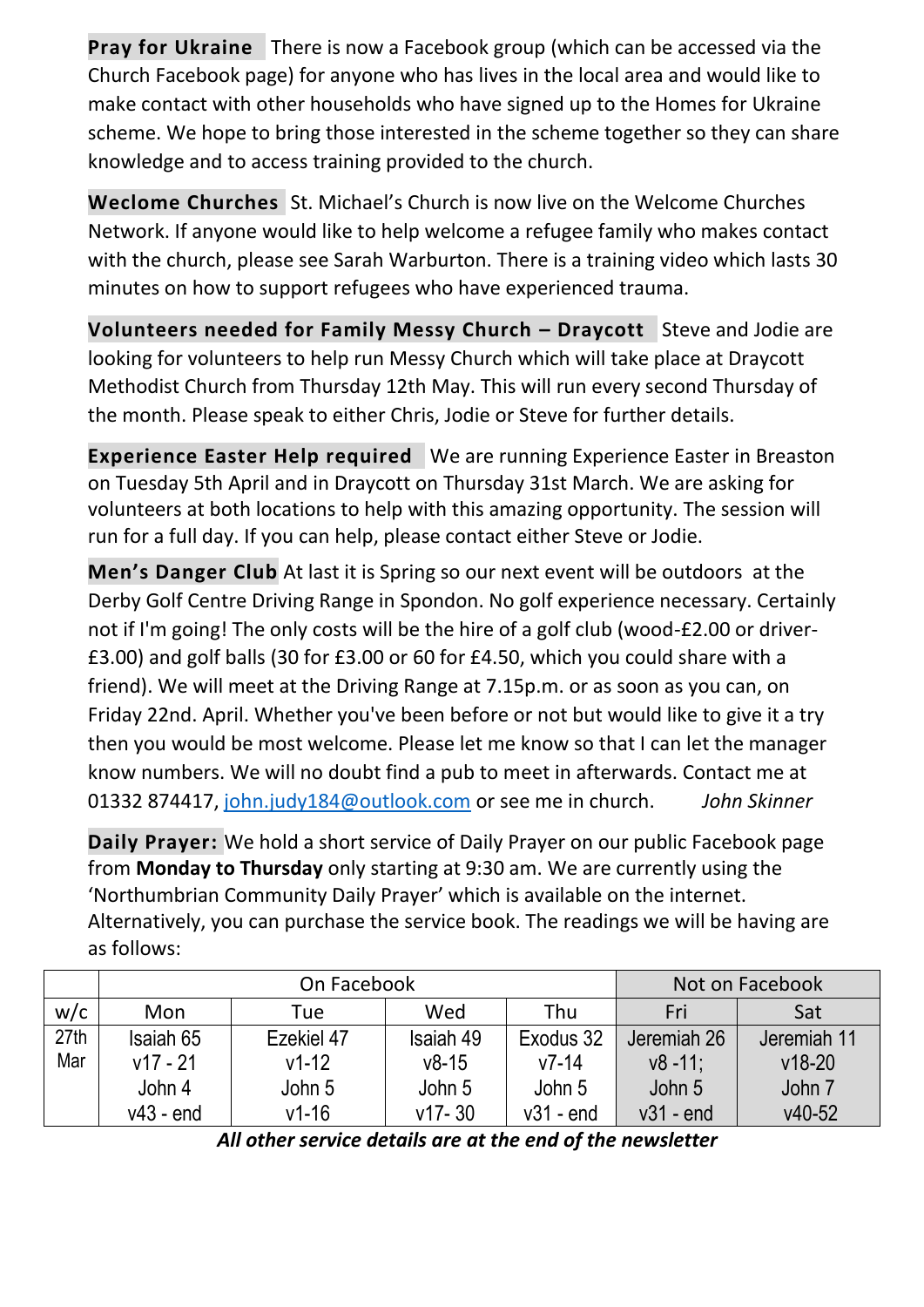**Revision of Church Electoral Roll** Notice is hereby given that the Church Electoral Roll of the above parish will be revised by the Parochial Church Council, beginning today (Sunday 27th March) and ending on Sunday 10th April *Jonathan Lupton*

**Giving Envelopes** Most of our giving at St Michael's is now by direct bank credit or contactless inside the church. The use of cash has reduced hugely in the last 2 years. The cost of buying pre-printed envelopes is now disproportionate to the funds given this way so we are discontinuing buying these. A supply of blank envelopes will be available at the back of the church so you can continue to give in this way if you prefer. Please enter your giving number, seal the envelope and include it in the offertory. If you can switch to cheques, BACS or contactless it would be very much appreciated. As I'm sure you will understand, handling cash, opening envelopes, recording bankings and making weekly trips to the bank is time consuming and less secure than electronic banking.

Many thanks for your cooperation *Paul Stuttle, Treasurer*

**Getting Involved** Would you like to be involved in any of the following areas? If so, please speak to Chris or one of the Wardens.

- Welcoming
- Serving refreshments
- Arranging flowers
- Operating audio-visual equipment
- Operating sound equipment
- Leading the services
- Leading intercessions
- Reading the Scriptures
- Preaching
- Prayer ministry

## *Giving*

We are most grateful for your continued financial support in these challenging times. It really is greatly appreciated!

Please do consider giving by standing order, BACS or cheque if possible. This reduces cash handling and physical journeys to the bank which is much safer for all involved. If you feel able to give a one-off gift or to increase your giving by standing order, that would also be greatly appreciated. Thank you.

Please contact the Treasurer at [treasurer@wdbchurches.org.uk](mailto:treasurer@wdbchurches.org.uk) or the church office at [office@wdbchurches.org.uk](mailto:office@wdbchurches.org.uk) for bank details or Gift Aid forms.

If you have a smartphone, you can also give using your mobile phone by scanning this code for St. Michael's but please be aware that a service charge is deducted by the provider:  $\rightarrow \rightarrow \rightarrow \rightarrow \rightarrow \rightarrow$ 

**Donate while you shop online!** You can now donate to St. Michael's when you shop online, at no extra cost to yourself. It works with Amazon (via Amazon Smile) and a host of other retailers

via EasyFundRaising. Details are on the [church website](http://www.stmichaelsbreaston.org.uk/index.php/113-news/236-giving-online). It's very easy to set up. **Why not make your online shopping benefit the church?** Just click the logo →→→→→→→→→



*Scan to give online*